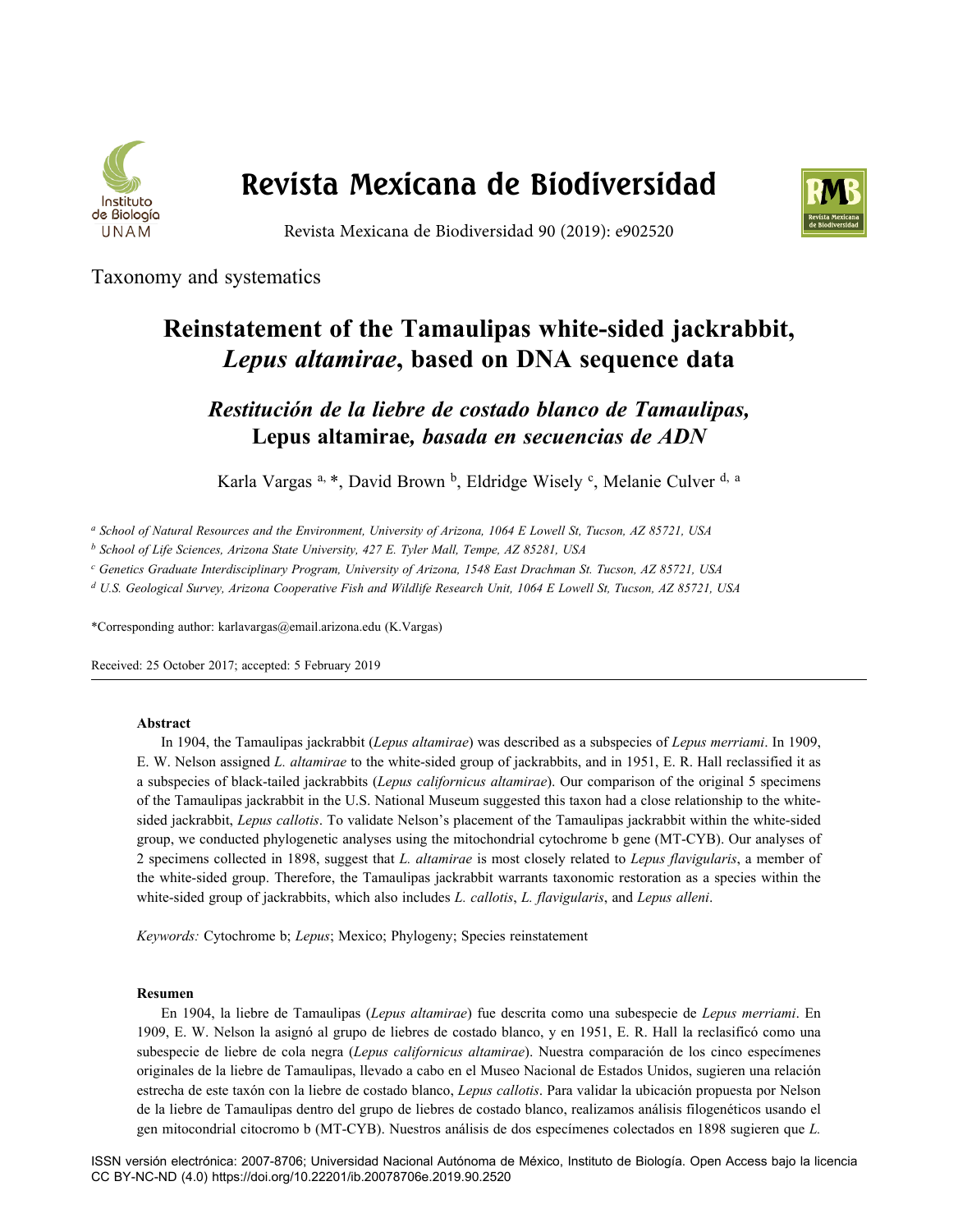*altamirae* está más estrechamente relacionada con *Lepus flavigularis*, un miembro del grupo de liebres de costado blanco. En consecuencia, la liebre de Tamaulipas debería ser restituída taxonómicamente a nivel de especie dentro del grupo de liebres de costado blanco, al cual también pertenecen *L. callotis*, *L. flavigularis* y *Lepus alleni*.

*Palabras clave:* Citocromo b; *Lepus*; México; Filogenia; Restitución de especies

## **Introduction**

On May 16, 1898, E. W. Nelson and E. A. Goldman collected 5 adult and 1 immature jackrabbits on the coastal plain about 10 miles north of Altamira in southern Tamaulipas (Nelson, 1909). Goldman (1951) described the habitat at that time as mostly "chaparral" (= thornscrub), characterized by open grassy plains with patches of guayaba bushes (*Psidium guajava*), mesquites (*Prosopis juliflora*), acacias, and cactuses of various species scattered over the plains*.*

The type specimen for the series (not a member of the white-sided or black-tailed groups), which Nelson (1904) initially described as the Alta Mira jackrabbit (*Lepus merriami altamirae*), was said to be restricted to the coastal plain of southern Tamaulipas, extreme northern Veracruz and the eastern border of San Luis Potosí, Mexico. *L. merriami* had been described by Mearns in 1896 as a new species very similar to *Lepus callotis* of Mexico but with shorter ears with black tips instead of white (Mearns, 1896). Nelson (1904) noted that the Alta Mira jackrabbit had a limited distribution, occupied the southernmost area of the species range along the Gulf Coast of Mexico, and probably did not occur as far north as Victoria, Tamaulipas. Nelson (1909), later described the animal's elevational range as between sea level and 150 m within the "Arid Tropical" zonal range.

In a later monograph on the rabbits of North America, Nelson (1909) revised his taxonomic assignation, elevating the Tamaulipas jackrabbit to the level of species, and noted that more careful examination showed its relationship to be with the white-sided group of jackrabbits and most alike in general appearance to *L. callotis* (whitesided jackrabbit), a similarity also noted by Mearns in his original description of *L. merriami* (Mearns, 1896). Although the color of the upperparts resembled that of *L. merriami* (currently considered a subspecies of *Lepus californicus,* black-tailed jackrabbit, distributed in south Texas and northern Tamaulipas), Nelson (1909) considered the absence of a black patch on the posterior half of the ear at the tip and the white flanks (somewhat obscured in some of the original specimens) to be strong characteristics, which place *L. altamirae* in the *callotis* group. Nelson also cautioned that *L. altamirae*, although a "well-marked species," was less strongly differentiated

from *L. californicus* (as "*L. merriami*") than *L. callotis* and *L. flavigularis* (Tehuantepec jackrabbit), owing mainly to the less definite segregation of white on the sides.

Nelson (1909), who had observed *L. altamirae* in the field, described other characters of *L. altamirae* that were suggestive of a relationship with *L. callotis* and the whitesided group of jackrabbits. These included an iron gray rump patch and a nape with 2 lateral black bands (Fig. 1) extending back from the base of the ears separated by a buffy median. The underside of the neck was described as "deeper and clearer buffy" with the "posterior half of ears white without any trace of black at tip; white of underparts extending up on flanks nearly as high as in *L. callotis*". The skull of *L. altamirae* was said to resemble that of *L. callotis* in general, but "much larger and proportionally narrower". The average measurements of 5 adults, all collected by Nelson and Goldman, were: length: 587 mm, tail: 72 mm, hind foot: 136 mm, ear: 110.6 mm. Nelson's distribution map of white-sided jackrabbits (Nelson, 1909) places *L. altamirae* as an isolated population in extreme southern Tamaulipas, south of the Sierra de Tamaulipas, where no black-tailed jackrabbits occur (Fig. 2).



Figure 1. Dorsal and lateral views of a museum specimen of *L. altamirae* (USNM 93692) showing black lines on nape, lack of black ear tips and other characteristics of *L. callotis* and whitesided jackrabbits.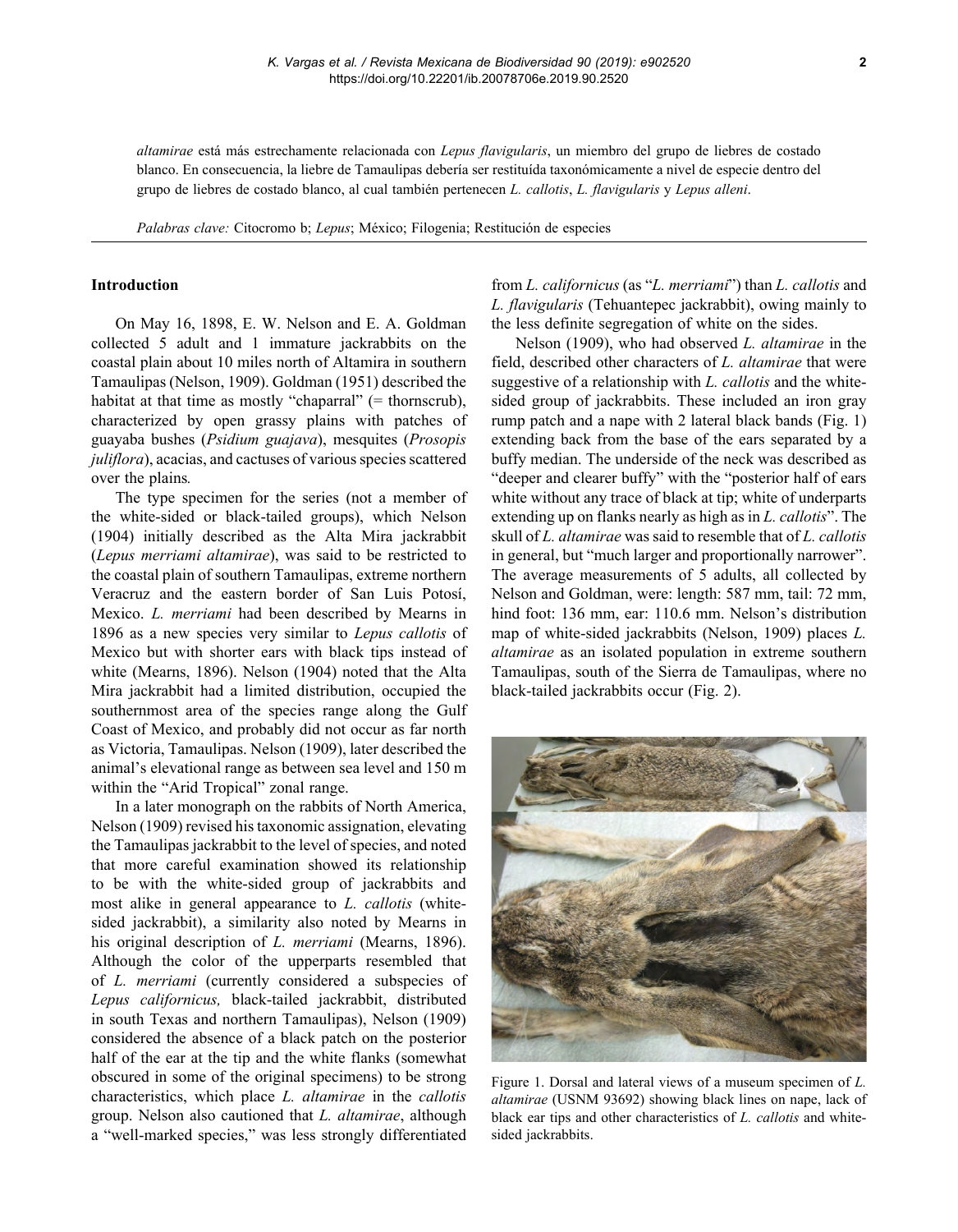

Figure 2. Geographical distribution of *L. californicus merriami*, *L. californicus curti*, and *L. altamirae.* 

More than 40 years later, in March 1950, E. R. Hall and C. von Wedel visited Boca Jesús María, on Tamaulipas' barrier beach 144 km south and 16 km west of the Texas border at Matamoros (24°34' N, 97°39' W, University of Kansas Biodiversity Institute. KUBI Mammalogy Collection, http:// portal.vertnet.org/o/ku/kum?id=91870c9d-1ed8-11e3-bfac-90b11c41863e), which is over 100 km north of Nelson and Goldman's 1898 collection site. Here, Hall and von Wedel collected 4 adult female jackrabbits in worn pelage, which Hall (1951a) described as *Lepus californicus curti*. This taxon was described as paler, smaller and with shorter ears than *Lepus californicus merriami* of southern Texas. On comparing it with Nelson's *L. altamirae* specimens, he questioned the latter's inclusion in the *L. callotis* group as he noted that 3 of the specimens from north of Altamira had some dusky coloration on the ears and otherwise exhibited pelage characters that he considered similar to his *L. c. curti*. Hall considered *L. c. curti* to be intermediate between *L. c. merriami* and *L. altamirae* and placed all 3 in the *L. californicus* or black-tailed group of jackrabbits. His basis for including what he called *L. californicus altamirae* in the *L. californicus* group was a longer palate, which he considered more characteristic of black-tailed jackrabbits than the *L. callotis* group. Nonetheless, he noted that skin measurements indicated that *L. altamirae* was significantly larger than *L*. *c. curti* (e.g., the hind foot measurements of *L. altamirae* ranged from 136 to 142 mm vs. 115 to 125 for *L. c. curti*).

Although Hall never saw a live specimen of *L. altamirae*, he continued to place it in the black-tailed group in his revision of North American lagomorphs (Hall, 1951b). He did so despite having given up on using skull characters to define the 2 groups, noting that: "A certain means for distinguishing the skulls of the black-tailed jackrabbit from those of all of the white-sided rabbits has not yet been found" (Hall 1951b). In addition, Hall stated that, in Tamaulipas (where, he affirmed, only black-tailed jackrabbits occur), this taxon presented extensively white flanks, and that some individuals lacked the terminal black patch on the ear.

Álvarez (1963), in his treatment of the mammals of Tamaulipas examined only 2 jackrabbit specimens, both from north of Soto La Marina —a locality east of Ciudad Victoria and north of the Sierra de Tamaulipas, approximately 200 km from Altamira, where neither Nelson nor Hall had collected jackrabbits (Fig. 2). Following Hall's designation, he identified both animals as *L. c. altamirae*.

In view of the conflicting taxonomic assignations, it is uncertain what the status of the Tamaulipas jackrabbit is.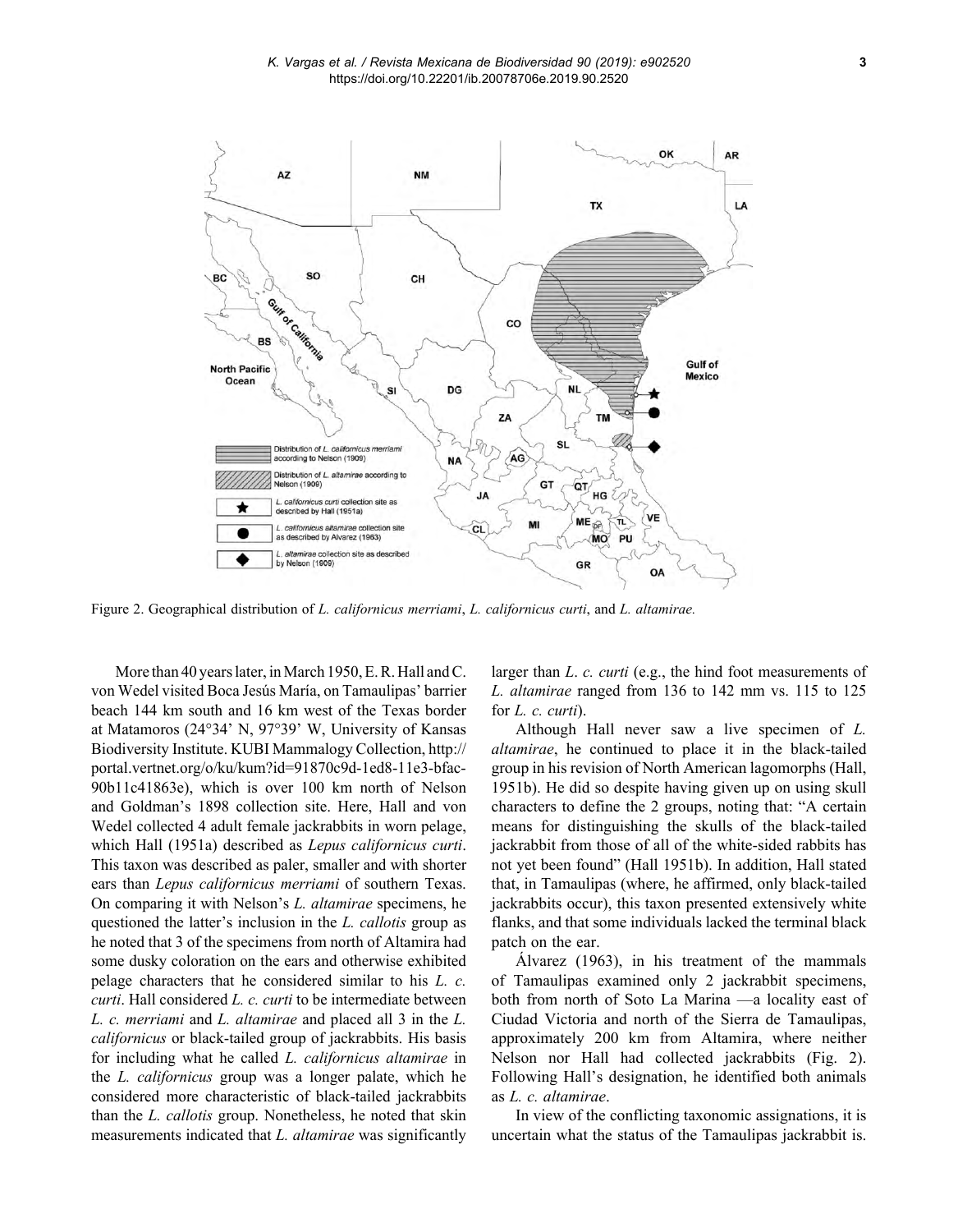Was Nelson correct in placing *L. altamirae* in the whitesided group and describing it as a separate species of white-sided jackrabbit? Or were the specimens he labeled *L. altamirae* a subspecies of black-tailed jackrabbit as determined by Hall (1981)? A reading of Nelson's habitat descriptions and assignment of *L. altamirae* to a tropicsubtropic distribution also suggested that this taxon belonged to the white-sided jackrabbit group.

To resolve the question as to which group —whitesided or black-tailed— for the specimens that originated from northwest of Altamira, Tamaulipas, we assessed the pelage characteristics of the 5 specimens of *L. altamirae*  collected by E. W. Nelson in 1898 currently cataloged at the National Museum. In addition, we performed phylogenetic analyses using the mitochondrial cytochrome b gene (MT-CYB) to determine if *L. altamirae* is most closely related to members of the white-sided or black-tailed group of jackrabbits.

# **Materials and methods**

We examined the pelage characteristics of the 5 specimens of *L. altamirae* at the National Museum (USNM: 92981, 92982, 93692, 93693, 93694), currently identified as *Lepus californicus melanotis* (Texas blacktailed jackrabbit) and compared them to specimens of *L. callotis* and other white-sided jackrabbits.

For DNA analyses, we collected scrapings of dried skin tissue from 2 adult female specimens of *L. altamirae* (USNM 93692 and USNM 93694). We initially pulverized the skin tissue samples with stainless steel beating beads (Next Advance, Inc. Averill Park, New York) and a highspeed "beater" (Benchmark Scientific, Inc. Edison, New Jersey). We added 400 µl of lysis buffer (50 mM tris pH 8.0, 50 mM EDTA, 25 mM sucrose, 100 mM NaCl, 1.0% SDS, 40 mM DTT) and 25 µl of 20 mg/ml proteinase K to the powdered samples and incubated them for 48 hours at 55 °C with agitation in 2.0 ml microcentrifuge tubes. We followed a phenol: chloroform: isoamylalcohol (25:24:1) extraction protocol utilizing light and heavy phase lock gel tubes (5 PRIME, Gaithersburg, Maryland) to isolate DNA from the lysate, and we added 3M NaOAc and isopropanol to precipitate the DNA. We performed ethanol washes to further purify the DNA before re-suspending it in 60 µl of low TE, pH 8.0.

We designed 5 sets of primers (Table 1) using Primer-BLAST (Ye et al., 2012) to amplify small regions of the mitochondrial cytochrome b gene (MT-CYB), appropriate for degraded DNA from museum specimens. We performed PCR amplifications in a total reaction volume of 20 µl containing 1X PCR buffer (Invitrogen™, Thermo Fisher Scientific Inc. Waltham, Massachusetts),  $1.5 \text{ mM MgCl}_2$ ,  $0.2 \text{ mM dNTPs}$ ,  $0.05\%$ BSA (Sigma-Aldrich, St. Louis, Missouri), 1U of Taq DNA Polymerase (Invitrogen™), 0.5 μM of each forward and reverse primers, and 15 ng of template DNA. PCR conditions consisted of initial denaturation at 95 °C for 5 min, followed by 35 cycles of denaturation at 94 °C for 1 min, annealing at 63 °C for 1 min, extension at 72 °C for 1 min, and a final extension at 72 °C for 10 min. We used a Mastercycler PCR machine (Eppendorf, Westbury, New York) for PCR. We sent resultant MT-CYB PCR products to the University of Arizona Genetics Core facility to be sequenced in forward and reverse directions on an ABI 3100 automated DNA analyzer (Applied Biosystems Inc., Foster City, California).

To examine interspecific relationships of *L. altamirae*  specimens, we compared sequences from the 2 museum

Table 1

| Primer         | Sequence                    | Fragment length  |
|----------------|-----------------------------|------------------|
| $Lepus240$ F1  | 5'-ttacctgcaygctaacggag-3'  |                  |
| $Lepus381$ R1  | 5'-tgctgtggctattactgcga-3'  | 142 bp           |
| Lepus 526 $F2$ | 5'-acccgattcttcgctttcca-3'  |                  |
| Lepus $627$ R2 | 5'-tgaagggttattggagcccg-3'  | $102$ bp         |
| Lepus $753$ F3 | 5'-cgacccagacaactacaccc-3'  |                  |
| Lepus863 R3    | 5'-agtttgttggggatrgagcg-3'  | $111$ bp         |
| Lepus829 F4    | 5'-gcctaygccattttacgctcy-3' |                  |
| Lepus967 R4    | 5'-cttggctgatgggtcggaat-3'  | 139 bp           |
| Lepus948 F5    | 5'-attccgacccatcagccaag-3'  |                  |
| $Lepus1037$ R5 | 5'-gggtgttcractggytgtcct-3' | 90 <sub>bp</sub> |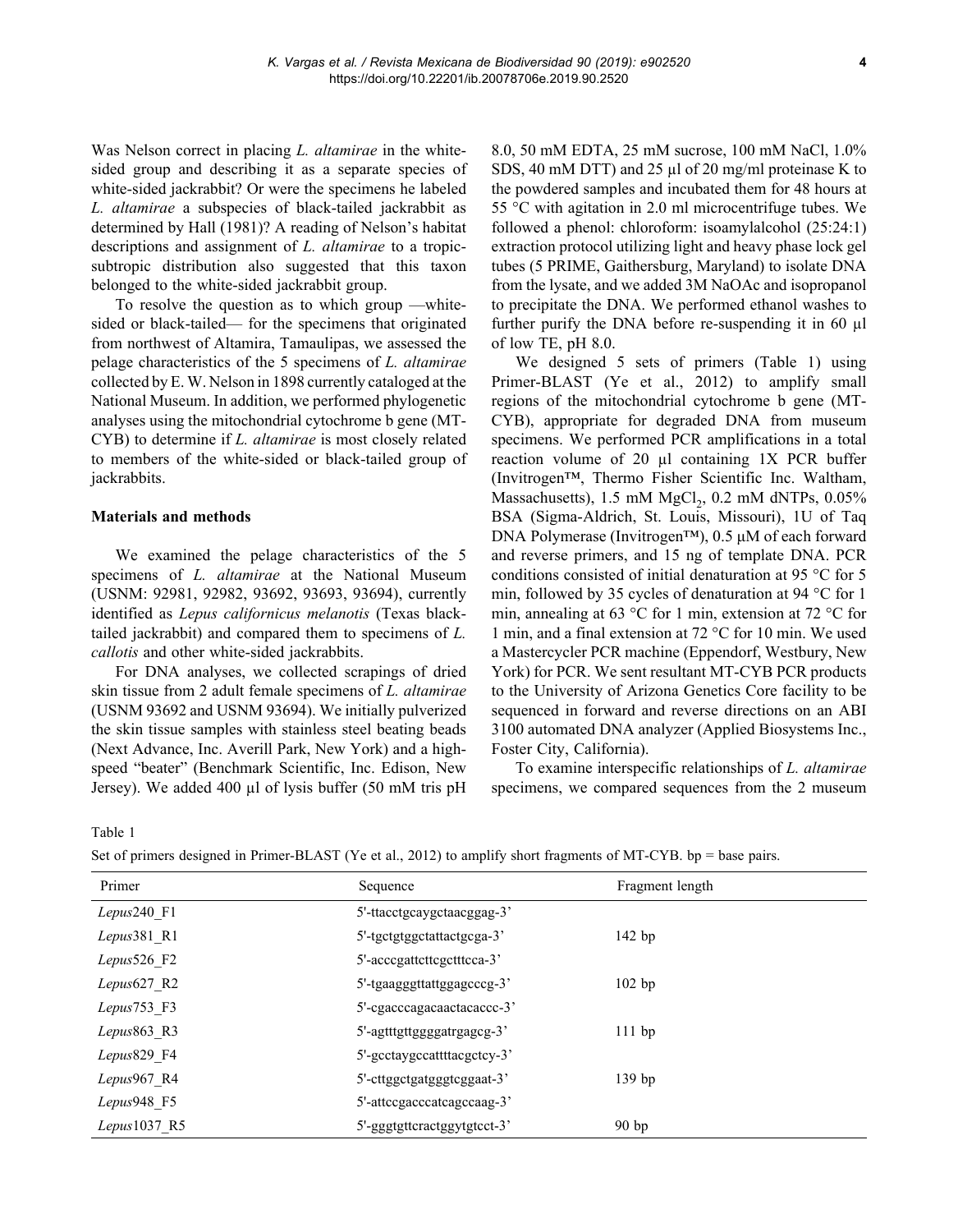samples to MT-CYB sequences (613 to 1,140 bp) of 11 representatives of white-sided jackrabbits (*L. callotis*, *L. flavigularis*, and *L. alleni*), 7 black-tailed jackrabbits (*L*. *californicus*), and 3 white-tailed jackrabbits (*Lepus townsendii*) obtained from GenBank. We used sequences of the genera *Sylvilagus* and *Romerolagus* as outgroups. We downloaded these sequences from the publicly available GenBank database (http://www.ncbi.nlm.nih. gov; Table 2).

We used SEQUENCHER V.5.4.1. (Gene Codes Corp. Ann Arbor, Michigan) to edit and map the nucleotide fragments of the 2 museum samples to a reference sequence. We used the consensus sequence of 5 species of *Lepus* as the reference: *L. alleni*, *L. californicus*, *L. callotis*, *L. flavigularis*, and *L. townsendii* (GenBank

accession numbers HQ596458, HQ596463, HQ596468, HQ596475, HQ596485 respectively). We then used the "Muscle algorithm" (Edgar, 2004) as implemented in "Sequencher" to align our reference-based assemblies against the entire data set of sequences downloaded from GenBank. The alignment of these 5 species of *Lepus* and the museum samples (USNM 93692 and USNM 93694) was used to calculate genetic distance using Kimura's (1980) two-parameter model. The pairwise distance matrix was generated by the dist.dna function from the ape 3.4 R package (Paradis et al., 2004).

We used MrBayes V.3.2.6 (Ronquist & Huelsenbeck, 2003) and RAxML V.1.5b1 (Silvestro & Michalak, 2012) to determine interspecific relationships based on Bayesian and Maximum-likelihood (ML) inferences, respectively.

#### Table 2

Species used for phylogenetic reconstruction, localities, GenBank accession numbers, length of the fragment in base pairs (bp), and source. Group: white-sided jackrabbits (WS), black-tailed jackrabbits (BT), white-tailed jackrabbits (WT), outgroup (OG). Sources: a, Ramírez-Silva et al. (2010); b, Halanych et al. (1999); c, Lorenzo et al. (2014); d, Halanych & Robinson (1999); e, Matthee et al. (2004); f, C. Lorenzo, personal communication, August 19, 2016; '---' indicates no available information.

| Group     | Species              | GenBank number<br>Locality          |          | bp    | Source      |
|-----------|----------------------|-------------------------------------|----------|-------|-------------|
| WS        | Lepus alleni         | Sonora, Mexico<br>HQ596458          |          | 1,140 | a           |
| WS        | Lepus alleni         | Navojoa, Sonora, Mexico<br>AF010156 |          | 702   | b           |
| WS        | Lepus alleni         | Tiburón Island, Mexico              | AF010157 |       | b           |
| WS        | Lepus callotis       | Jalisco, Mexico                     | HO596469 | 1,140 | a           |
| WS        | Lepus callotis       | Chihuahua, Mexico                   | HO596467 |       | a           |
| WS        | Lepus callotis       | Hidalgo county, New Mexico, USA     | AF010159 | 702   | b           |
| WS        | Lepus callotis       | Hidalgo county, New Mexico, USA     | AF010158 | 702   | b           |
| WS        | Lepus callotis       | Jalisco, Mexico                     | HO596468 | 1,140 | a           |
| WS        | Lepus flavigularis   | Oaxaca, Mexico                      | HQ596475 | 1,140 | a           |
| WS        | Lepus flavigularis   | Oaxaca, Mexico                      | KT308125 | 1,140 | $\mathbf c$ |
| WS        | Lepus flavigularis   | Oaxaca, Mexico                      | ---      | 613   | f           |
| <b>BT</b> | Lepus californicus   | Chihuahua, Mexico                   | HQ596462 | 1,140 | a           |
| <b>BT</b> | Lepus californicus   | Baja California Sur, Mexico         | HQ596464 | 1,140 | a           |
| <b>BT</b> | Lepus californicus   | Baja California Sur, Mexico         | HQ596465 | 1,140 | a           |
| <b>BT</b> | Lepus californicus   | Estado de Mexico, Mexico            | HQ596463 | 1,140 | a           |
| <b>BT</b> | Lepus californicus   | Utah, USA                           | HQ596466 | 1,140 | a           |
| <b>BT</b> | Lepus californicus   | Lubbock, Texas, USA                 | U58933   | 1,140 | d           |
| <b>BT</b> | Lepus californicus   | Bernalillo County, New Mexico, USA  | AF010160 | 1,140 | b           |
| <b>WT</b> | Lepus townsendii     | Utah, USA                           | HO596485 | 1,140 | a           |
| <b>WT</b> | Lepus townsendii     | <b>USA</b>                          | AY292729 | 1,140 | e           |
| <b>WT</b> | Lepus townsendii     | Cache Valley, Utah, USA             | AF009733 | 702   | e           |
| <b>OG</b> | Sylvilagus audubonii | Mexico                              | HO596488 | 1,140 | a           |
| $\rm OG$  | Romerolagus diazi    | Mexico                              | HQ596487 | 1,140 | a           |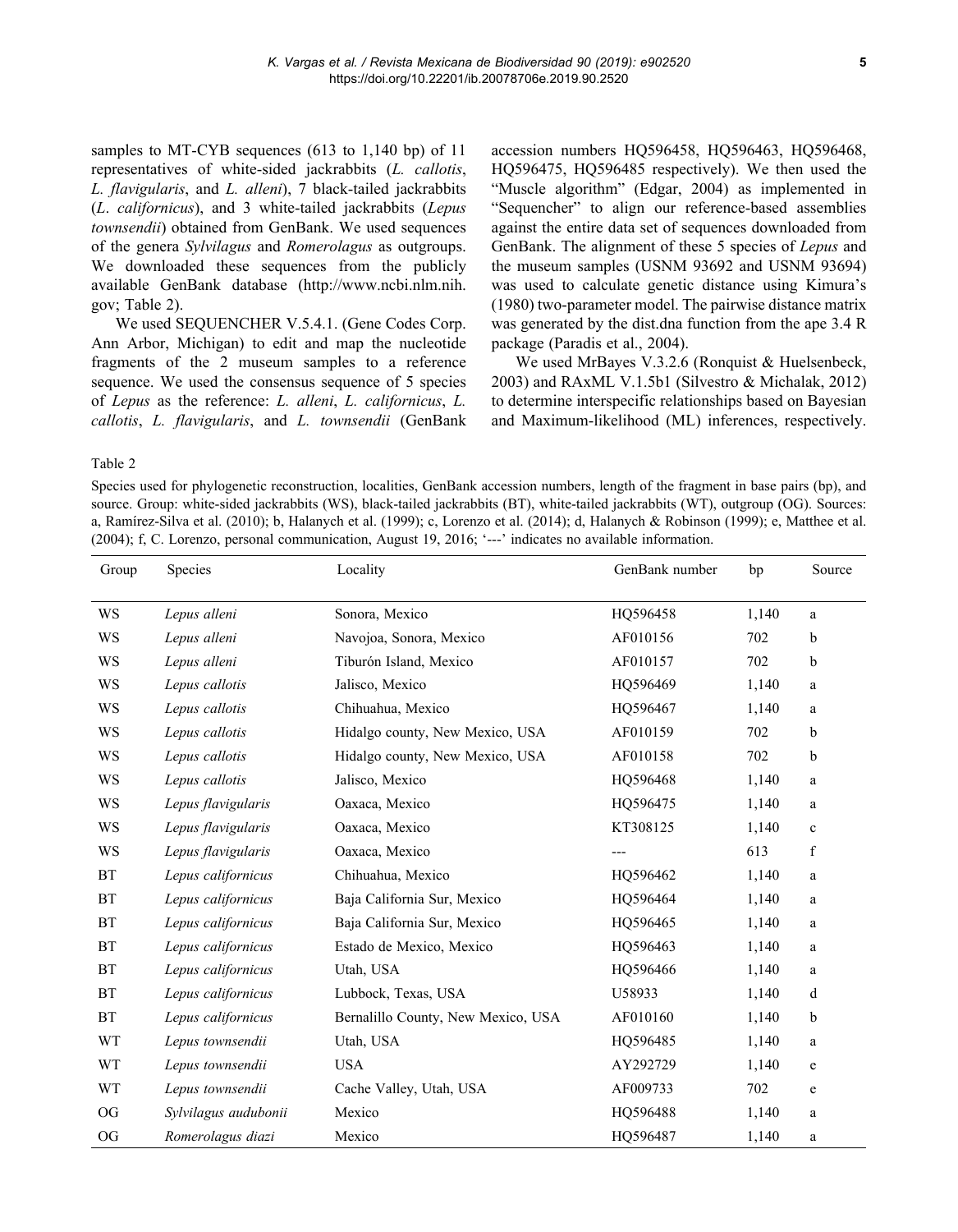We selected the GTR+G+I model of sequence evolution, as determined by the corrected Akaike information criterion (AICc) in jModelTest V. 2.1.10 (Darriba et al., 2012). In MrBayes, we performed 4 independent runs, each one consisting of 1 cold and 3 heated chains (1.00, 0.91, 0.83, 0.77, respectively) of 20 million generations sampled every 1,000 generations. We used Tracer V.1.6 (Rambaut et al., 2013) to verify convergence within and between runs and to ensure adequate sampling of all parameters. We removed the first 2,000 trees of the posterior samples as burn-in (mean  $LnL = -3992$ ;  $ESS =$ 16909) and summarized the phylogenetic trees in MrBayes. We generated ML trees in RAxML with the "ML + rapid bootstrap" option, which performs a bootstrap analysis and searches for a best-scoring ML tree. We assessed node support by selecting "automatic bootstopping" (Pattengale et al., 2010) according to the majority rule tree consensusbased criteria ("-N autoMR"). We visualized and edited resulting trees in FigTree V.1.4.2 (Rambaut, 2014) and Adobe Illustrator CC 20.1.0.

# **Results**

Our examination of *L. altamirae* at the National Museum showed that these animals closely resembled *L. callotis callotis* specimens from Jalisco. Furthermore, the white flanks, black stripes along the nape, ocherous throats, and dusky rather than black ear tips suggested a closer relationship to *L. callotis*, *L. flavigularis* and *L. alleni* than to *L. californicus* (Fig. 1).

The concatenated set of primer pairs we designed targeted a 529 base pair fragment of the MT-CYB gene, including 70 polymorphic (informative) sites. Sequence data for museum samples USNM 93692 and USNM 93694 consisted of 5 concatenated fragments of 461 bp (59 polymorphic sites) and 475 bp (57 polymorphic sites), respectively.

Table 3

Genetic distances between 5 North American *Lepus* species: *Lepus townsendii* (LT), *Lepus alleni* (LA), *Lepus californicus* (LCA), *Lepus callotis* (LA), *Lepus flavigularis* (LF) and *L. altamirae*: USNM 93692 (92), USNM 93694 (94).

|     | 92                       | 94                       | LT                       | LA    | <b>LCA</b>               | LC                       | LF                       |
|-----|--------------------------|--------------------------|--------------------------|-------|--------------------------|--------------------------|--------------------------|
| 92  | $\overline{\phantom{a}}$ |                          |                          |       |                          |                          |                          |
| 94  | 0.007                    | $\overline{\phantom{a}}$ |                          |       |                          |                          |                          |
| LT  | 0.080                    | 0.077                    | $\overline{\phantom{a}}$ |       |                          |                          |                          |
| LA  | 0.037                    | 0.035                    | 0.094                    | ٠     |                          |                          |                          |
| LCA | 0.035                    | 0.032                    | 0.080                    | 0.022 | $\overline{\phantom{a}}$ |                          |                          |
| LC  | 0.040                    | 0.042                    | 0.095                    | 0.045 | 0.037                    | $\overline{\phantom{a}}$ |                          |
| LF  | 0.020                    | 0.017                    | 0.078                    | 0.027 | 0.025                    | 0.032                    | $\overline{\phantom{a}}$ |

Genetic distances within the *Lepus* genus ranged from 0.017 to 0.095 (Table 3). The distance between samples USNM 93694 and USNM 93692 and *L. flavigularis* was 0.017 and 0.020 respectively. Whereas the distance of the museum samples and *L. californicus* was 0.032 USNM 93694 and 0.034 for USNM 93692.

Bayesian and ML methods produced identical phylogenies with respect to the 5 species of *Lepus*, the outgroup taxa, and the museum samples. Within the *Lepus* genus, we recovered 2 distinct monophyletic clades. The first clade (A) corresponded to representatives of *L. townsendii*. The second clade included 3 separate groups: B, C and D (Fig. 3). *L. callotis* (group B) appeared as sister group to 4 taxa: *L. alleni*, and *L. californicus* (group C), and *L. flavigularis* and the museum samples (group D). Support for the sister relationship of these 2 groups (C and D) was low in both Bayesian and ML reconstruction methods (posterior probability =  $0.67$ ; bootstrap =  $48\%$ , respectively).

*L. alleni* and *L. californicus* clustered together in one clade with high support in both methods (posterior probability = 1.0; bootstrap = 79%), whereas *L. flavigularis* and the museum samples were separated from these 2 taxa into another group with moderate posterior probability (0.8), and relatively low bootstrap support (68%). Bayesian and ML phylogenetic analyses support a relationship between the museum samples (*L. altamirae*) and the group of white-sided jackrabbits, *L. flavigularis*.

# **Discussion**

Our phylogenetic analyses based on MT-CYB sequences found white-sided jackrabbits to be paraphyletic, where *L. alleni* and *L. californicus* are more closely related to each other. Our data support the placement of *L. flavigularis* and the museum samples in a monophyletic group, with *L. altamirae* more closely related to representatives of a white-sided species of jackrabbit (*L. flavigularis*) than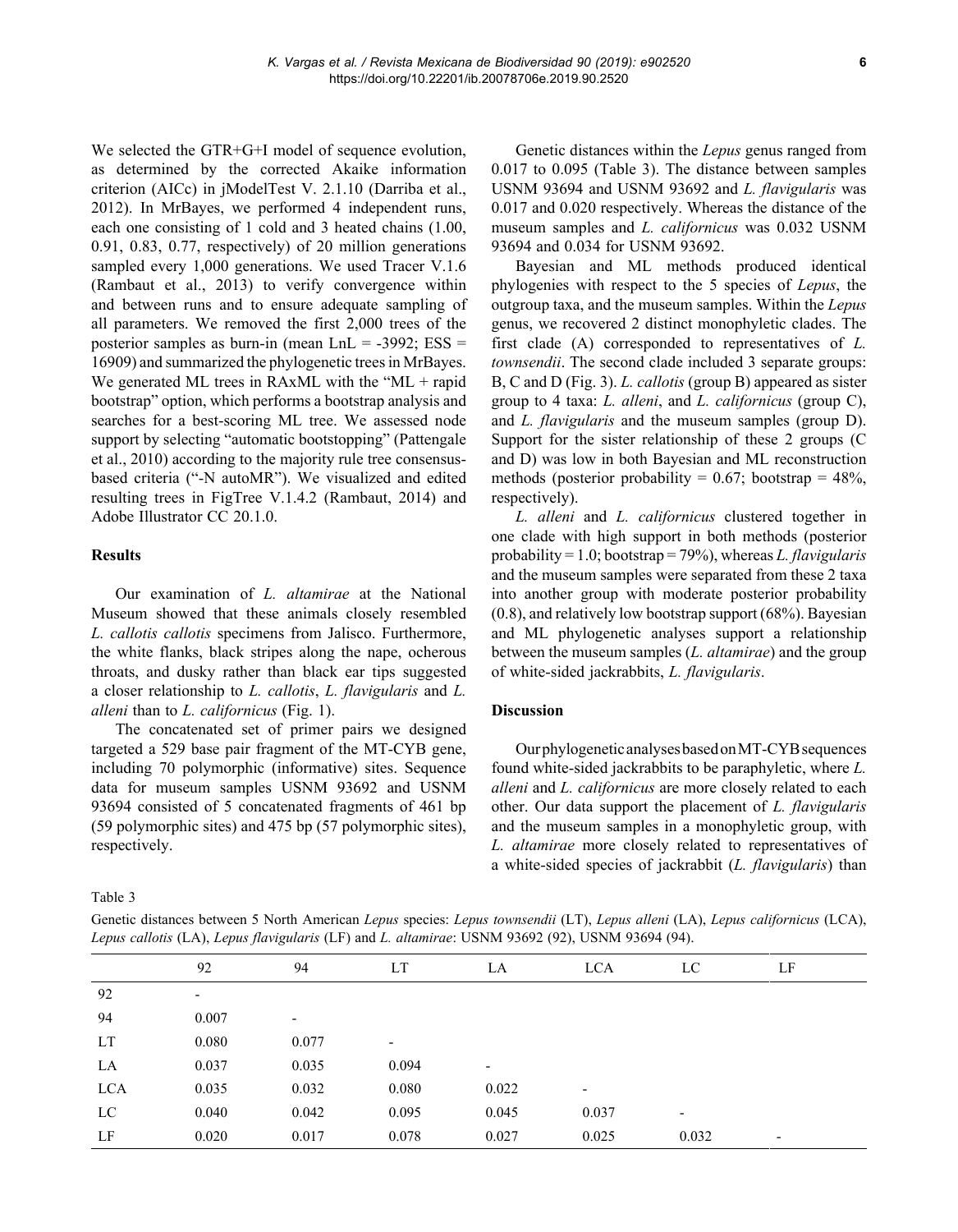

Figure 3. Phylogeny reconstructed by Bayesian and ML algorithms based on MT-CYB sequences using MrBayes and RAxML software programs, respectively, and  $GTR + G + I$  as the optimal substitution model. Posterior probability values are above branches and bootstrap support are given below branches. Note the location of USNM 93692 and 93694 as belonging to the white-sided clade with *L. flavigularis*.

to black-tailed species (*L*. *californicus*). This relationship is supported by our analyses of genetic distance, which show that *L. altamirae* jackrabbits are closer to *L. flavigularis* (0.017-0.020) than to any other *Lepus* species  $(0.035 - 0.080)$ .

The placement of *L. townsendii* as a group separate from the rest of the species of *Lepus* is consistent with previous studies (Halanych et al., 1999; Lorenzo et al., 2014; Ramírez-Silva et al., 2010). The relationship of *L. alleni* and *L*. *californicus* as sister taxa, with *L. callotis* as sister to both was also found by Halanych et al. (1999) based on MT-CYB data. However, other phylogenetic analyses based on MT-CYB sequences support the monophyly of white-sided jackrabbits (*L. alleni*, *L. callotis*, and *L. flavigularis*), where *L. callotis*, and *L. flavigularis* are more closely related to each other (Lorenzo et al., 2014; Ramírez-Silva et al., 2010).

The relatively low or moderate support for some groups (C and D as sister groups) can be attributed to the limited base pairs of sequence data obtained from ancient museum sample DNA, which is highly degraded and more difficult to analyze than modern high-quality DNA (Leonard, 2008). Resolution and support for phylogenetic reconstruction can be improved by increasing the number of characters (base pairs of DNA analyzed) and genetic markers utilized in the data set (Heath et al., 2008). Although short sequences typically reflect accurate phylogenetic relationships at the species level, low statistical support at many nodes can misrepresent some of the branching patterns (Min & Hickey, 2007).

This study provides an initial estimate of the evolutionary relationship of *L. altamirae* to other North American *Lepus* species. A more robust estimation of phylogenetic relationship that reflects the true tree topology with high statistical support is needed for a robust placement of *L. altamirae* within the white-sided group of jackrabbits.

In order to recover relationships in a more robust manner, a phylogenomic study including additional sampling would be ideal. Whole genome datasets rich in both species and genes reflect the divergence of an organism better than methods based on selected genes and are likely to produce more accurate results (Delsuc et al., 2005; Sims et al., 2009) reconstructing the true tree topology with high support.

Based on the data we obtained in this study, it appears that Nelson's 1909 hypothesis was correct: *L. altamirae* is a species of white-sided jackrabbits confined to the tropical and subtropical savannas of southern Tamaulipas. From a conservation perspective, these results are significant because this species may still be extant, as an animal resembling *L. altamirae* was photographed in Tamaulipas by a trail camera set (remote-triggered camera) in the Área de Protección de Flora y Fauna Laguna Madre y Delta del Río Bravo (572,808 ha) by the Comisión Nacional de Areas Naturales Protegidas (Conanp) and published in social media in 2016 (Fig. 4). Another photograph showing an animal resembling *L. altamirae*, tagged as black-tailed jackrabbit, was taken on December 14, 2014, in Soto La Marina, Tamaulipas, Mexico and posted on the iNaturalist website (www.inaturalist.org/ observations/1139454; Fig. 5).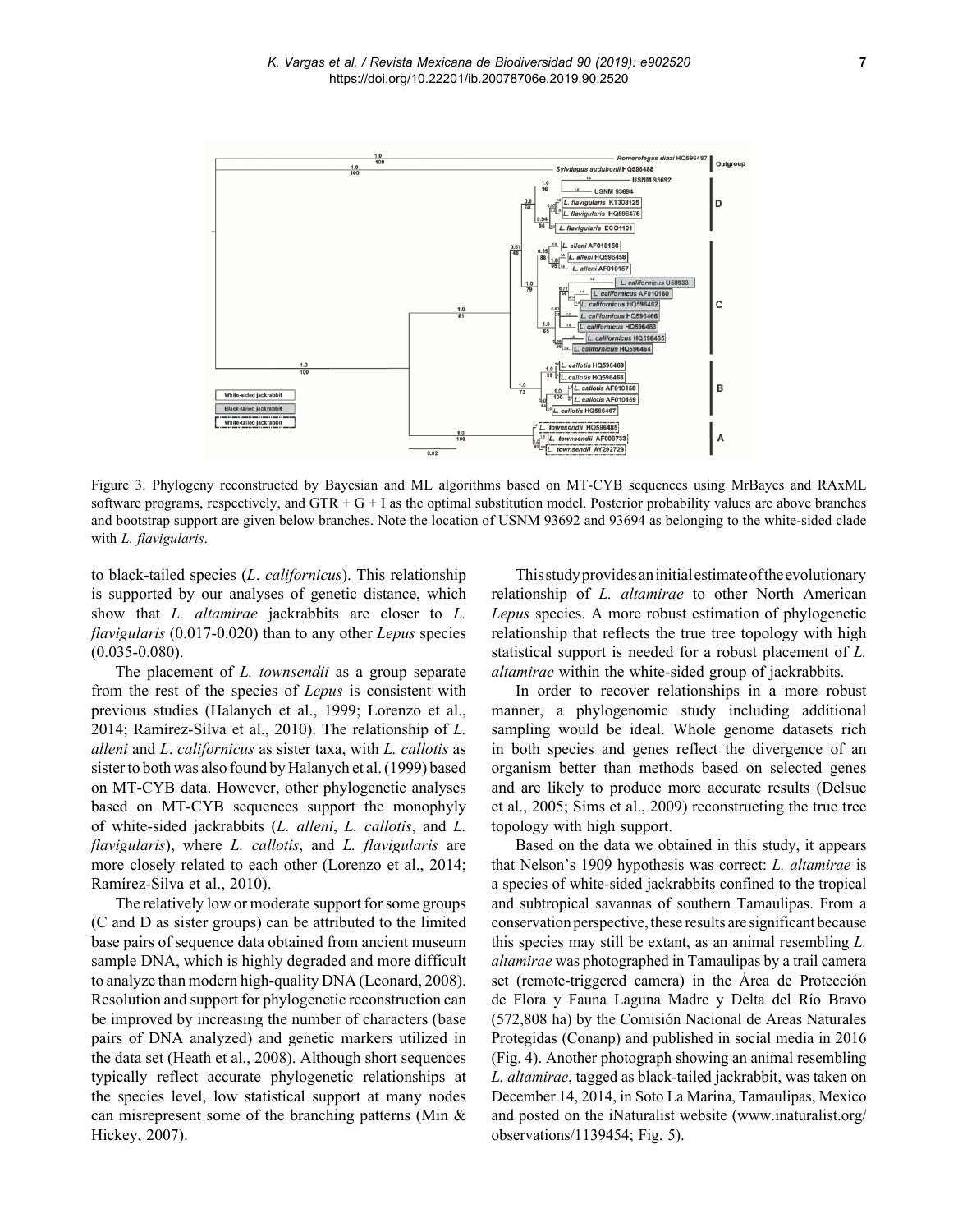Specimens of *L. altamirae* have not been collected in more than 100 years and this species may have suffered a reduction in distribution similar to or greater than experienced by *L. flavigularis* (Lorenzo et al., 2008) and *L. callotis*, the latter species having been replaced over much of its range by *L. californicus* (Anderson, 1972; Brown et al., 2018).

From a biogeographic standpoint, it appears more consistent to have a white-sided jackrabbit in tropicsubtropic Tamaulipas. The biogeographic pattern would



Figure 4. Putative individual of a white-sided jackrabbit recorded by the Comisión Nacional de Áreas Naturales Protegidas (Conanp) camera on its Área de Protección de Flora y Fauna Laguna Madre y Delta del Río Bravo in Tamaulipas as shown on "Facebook" and "Twitter" in 2016. Note the white flanks and lack of black on ear tips.



Figure 5. Snapshot of a putative individual of a white-sided jackrabbit from Soto La Marina, Tamaulipas, Mexico, posted on the iNaturalist website on December 14, 2014. Note the white flanks, black lines on nape and small area of black on ear tips.

suggest that white-sided jackrabbits retained a greater distribution in the Americas in the pre-Pleistocene era. Then more recently, climate change and the arrival of the black-tailed jackrabbits have caused isolation of white-sided jackrabbits in tropic-subtropic environments (Lorenzo et al., 2014). Under this hypothesis, there should be a white-sided jackrabbit in both the northeastern and the northwestern American tropics (as well as the Tehuantepec Isthmus). The reinstatement of the *L. altamirae* species, restores an eastern analog to the western white-sided *L. alleni.*

# **Acknowledgments**

To C. Lorenzo for reviewing this manuscript for the USGS FSP process. We also recognize the invaluable support of A. Gardner of the U.S. National Museum and USGS staff, particularly S. Peurach, who assisted us in obtaining access to the specimen collections and allowed us to obtain tissue from these key specimens. Without their expert curation of these samples for many decades, and their help in obtaining samples, this study would not have been possible. We would also like to thank I. Cassaigne, J. Heffelfinger, C. Lorenzo, and M. Traphagen for helping to identify the animal photographed by Conanp and otherwise assisting in the preparation of this manuscript.

## **References**

- Álvarez, T. (1963). The recent mammals of Tamaulipas, Mexico. *University of Kansas Publications Museum of Natural History*, *14*, 363–473.
- Anderson, S. (1972). Mammals of Chihuahua: taxonomy and distribution. *Bulletin of the American Museum of Natural History*, *148*, 149–410.
- Brown, D. E., Traphagen, M. B., Lorenzo, C. T., & Gómez-Sapiens, M. (2018). Distribution, status and conservation needs of the white-sided jackrabbit, *Lepus callotis* (Lagomorpha). *Revista Mexicana de Biodiversidad*, *89*, 310–320.
- Darriba, D., Taboada, G. L., Doallo, R., & Posada, D. (2012). jModelTest 2: more models, new heuristics and parallel computing. *Nature Methods*, *9*, 772.
- Delsuc, F., Brinkmann, H., & Philippe, H. H. (2005). Phylogenomics and the reconstruction of the tree of life. *Nature Review Genetics*, *6*, 361–375.
- Edgar, R. C. (2004). MUSCLE: multiple sequence alignment with high accuracy and high throughput. *Nucleic Acids Research*, *32*, 1792–1797.
- Goldman, E. A. (1951). Biological investigations in Mexico. *Smithsonian Miscellaneous Collections*, *115*, 1–476.
- Halanych, K., Dembosky, J., Van Vuuren, B. J., Klein, D., & Cook, J. A. (1999). Cytochrome b phylogeny of North American hares and jackrabbits *Lepus* (Lagomorpha) and the effects of saturation in outgroup taxa. *Molecular*